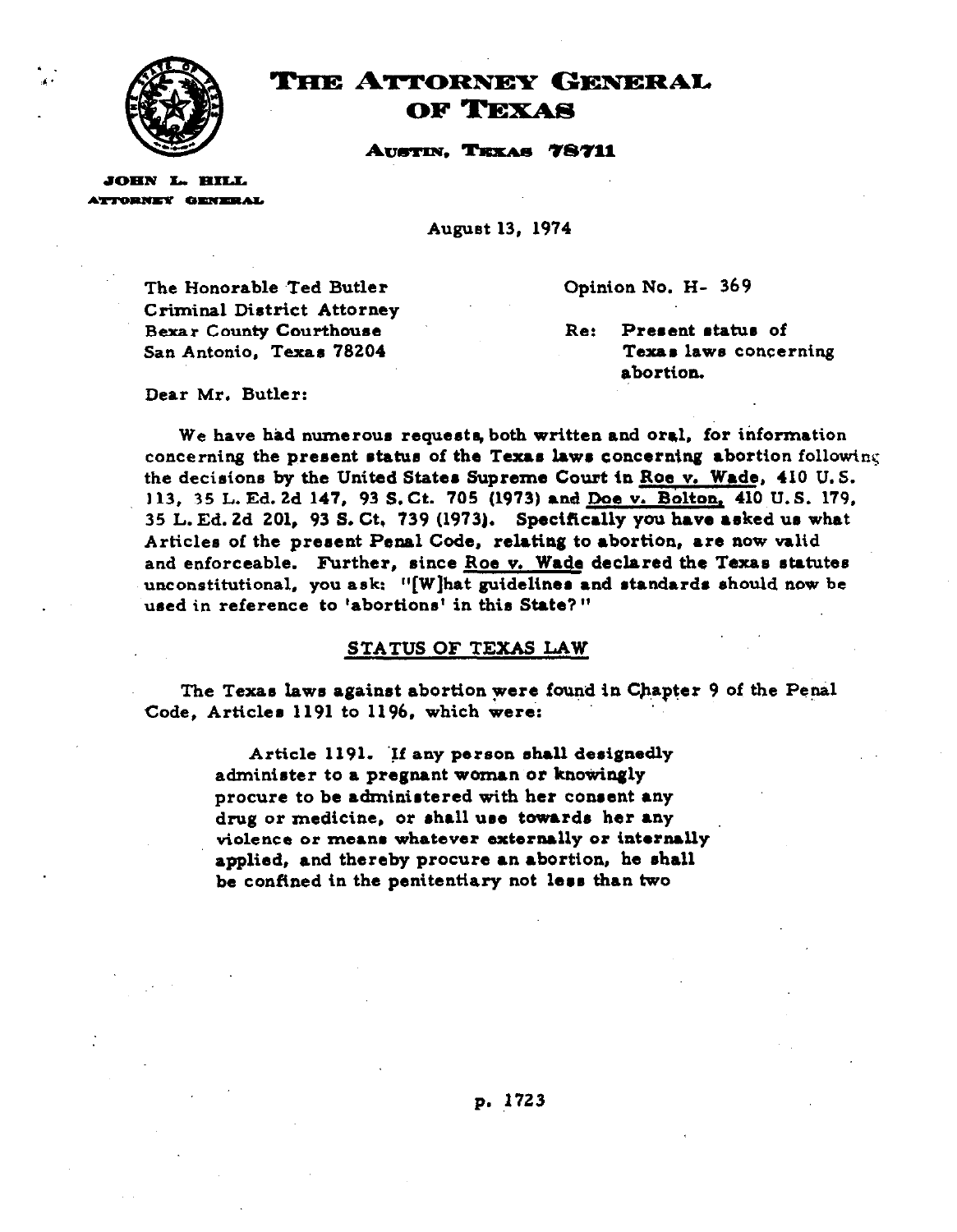### **Page 2 (H-369)**

. .

nor more than five years; if it be done without her **consent, the punishment ahall be doubled. By 'abortion' icl meant that the life of the fetus** *or*  **embryo shall be destroyed in the woman'e womb or that** *a* **premature birth thereof be caured.** 

Article 1192. Whoever furnished the means for procuring an abortion knowing the purpose intended **i6 guilty as an accomplice.** 

Article 1193. **If the meane used shall fail** *to*  produce an abortion. the offender is nevertheless **guilty of an attempt to procure** abortion, **provided**  it **be rhown that each** means **were calculated to produce that result, and rhall be fined not leer t&an one hundred nor** *more* **than one thourand**  dollars.

**Article 1194. If the death of the** mother **is occarioned by an abortion ko produced or by an attempt to effect the eame it ia murder.** 

**Article 1195. Whoever shall during parturition of the mother destroy the vitality or life in a child in a state** *of* **being born and before actual birth, which child would** otherwise **have been born alive, rhall be confined in the penitentiary for life or**  for not less than five years.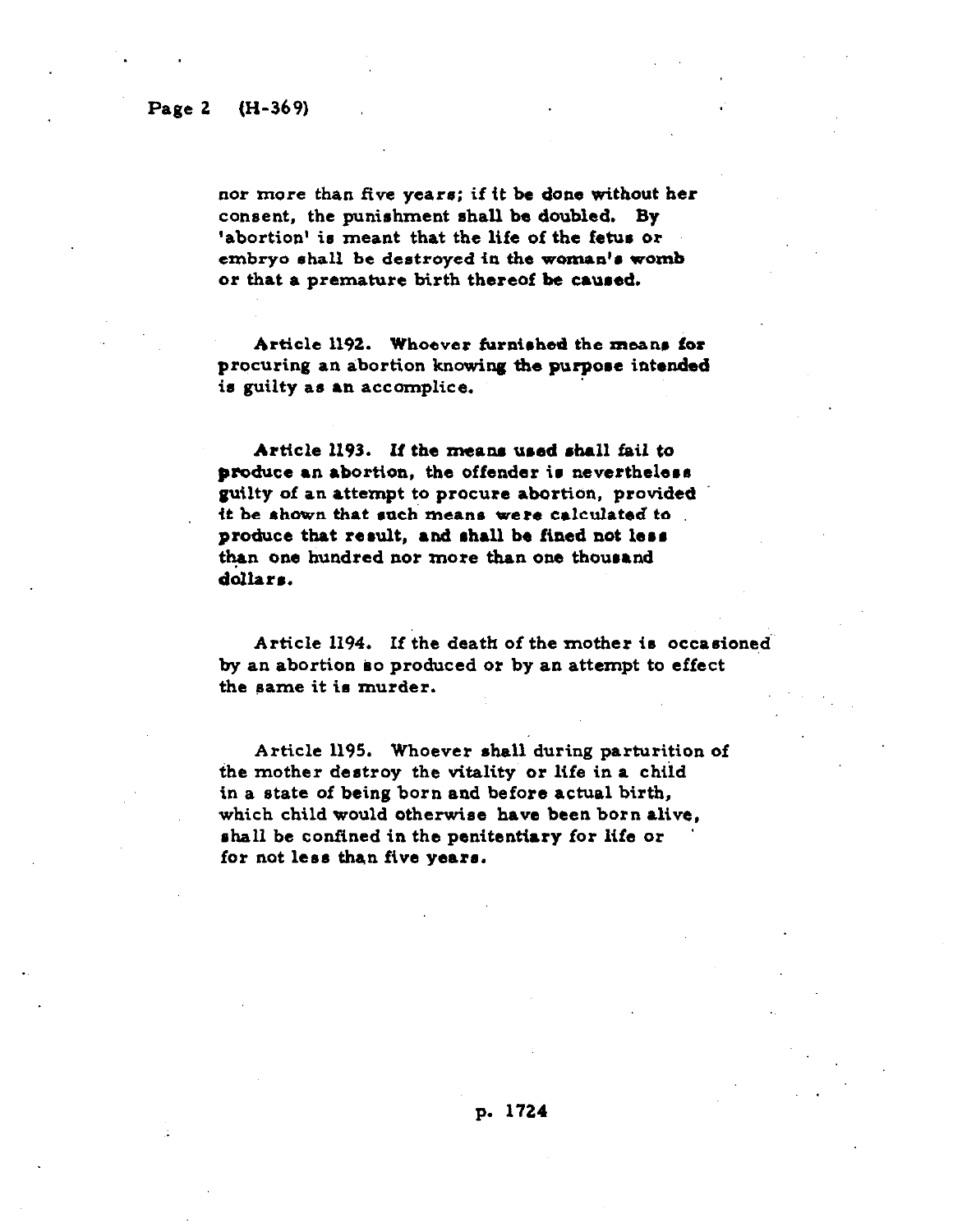Article 1196. Nothing in this chapter applies to **an abortion procured or attempted by medical advice for the purpose of saving the life of the mother.** 

**All of these, with the exception** *of* **Article 1195,** were **under attack in Roe v. Wade (410 U.S. at 117).** 

**The holding in Roe v. Wade was that Article 1196, excepting from criminality only a lifesaving** *procedure* **on behalf of the mother without regard to then state of pregnancy and without** *recognition of* other **involved interests, violated the Due Process Clause of the Fourteenth Amendment. The Court further condlrrded that, because Article** *1196* **was unconstitntional, the other abortion otatutes of Texas also fell. "The exception of Art. 1196 ~cannot be stricken separately, for then the State is left with a statute proscribing all abortion, procedures no matter how medically urgent the'case. " (410 U.S. at 166)** 

**Article** *ll95,* **prerantly.Art. 4512. 5, V. T. C.S., is laft unaffected. However,.:Art. 4512.5 is not, in truth, an abortion statute. The elements**  of the offense there described require that the child, "be in a state". **of being born I';" !'that the** *'hidher* **was in..&6 ..atit** *.of* **:givi@:birth :&a**  live child", Hardin v. State, 106 S. W. 352 (Tex. Crim., 1907) holding that **the ingredients of the statute were somewhat different from those of the abortion statute.** 

Article **4512. 5 is not,repealed by the 1973 Penal Code (Acts 1973, 63rd Leg., ch. 399, p. 996e, Section 3). Therefore, it continues as a prohibition of a crime of ita very precise definition.** 

**The 1973 Penal Code (Acts 1973, 634 Leg., ch. 399, p. 883, Ssdtion 1) contains no specific prohibition of abortion. It does, in Chapter 19, define various types** *of* **criminal homicide, but each of them in made to involve the**  death of an "individual" defined in Section 1.07(a)(17) to be a "human being **who has been born and is alive". This statute has not yet been construed**  but we doubt that the courts will construe its provisions to apply to an unborn **fetus. Doe v. Israel, 482 F. 2d 156 (1st Cir. 1973), cert. denied, 42 U.S. L. W. 3627 (U.S. May 14, 1974); Doe v. Israel, 358 F.Supp. 1193 (D.R. I. 1973); Rogers v. Danforth, Civil Action No. 18360-2 (W.D. MO. May 18, 1973) (3**  judge ct.) aff<sup>1</sup>d. mem., 414 U.S. 1035, 42 U.S.L.W. 3305 (Nov. 20, 1973).

**Therefore,** *there* **presently** *are* **no effective statutes of the State of Texas against abortion, per se.**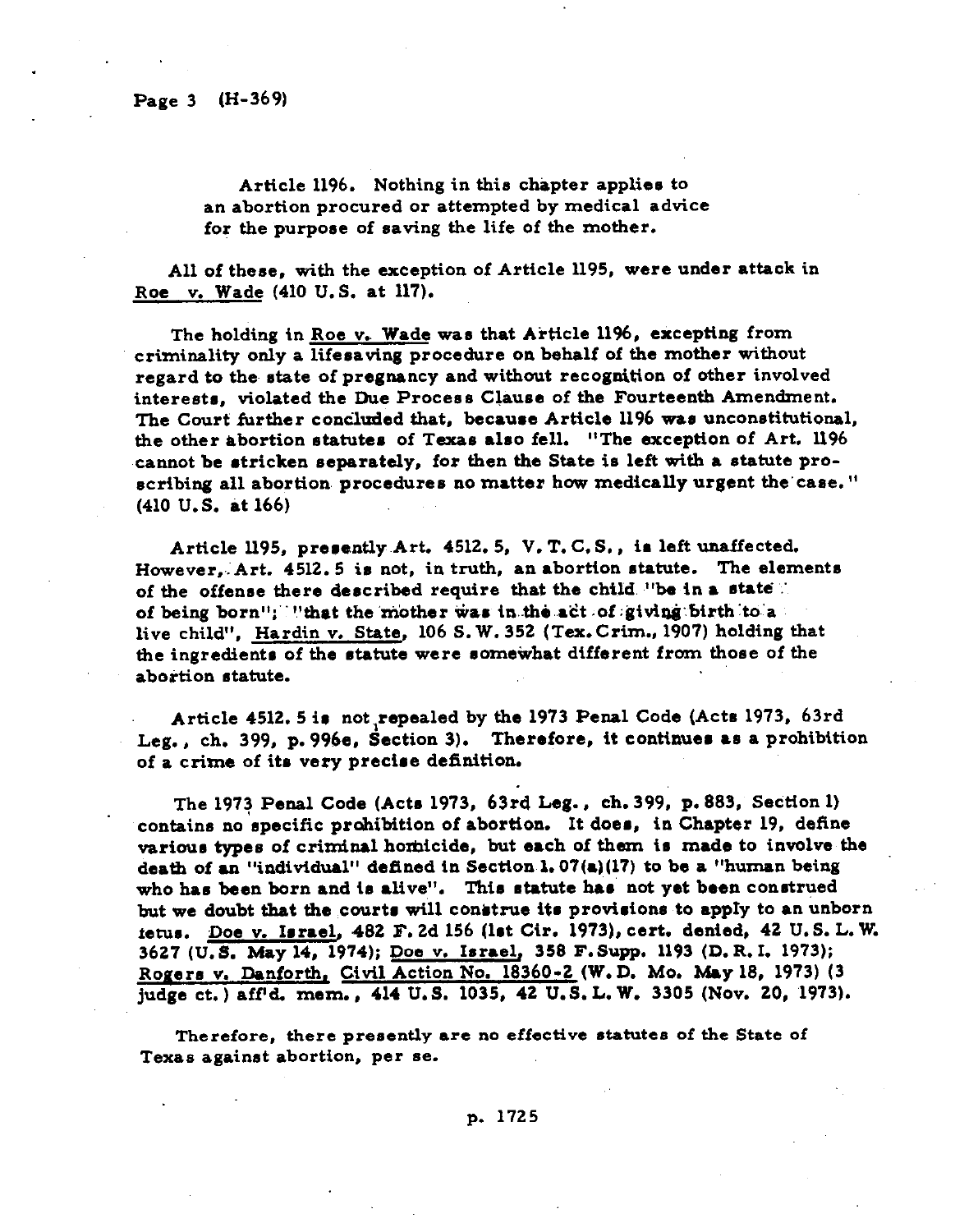# **TYPES OF REGULATIONS PERMITTED UNDER SUPREME COURT, OPINION**

**In Roe v. Wade, supra, the majority opinion concluded with this eummary:** 

> **1. A state criminal abortion statute of the current Texas type, that excepts from criminality only a**  life saving procedure on behalf of the mother, with**out regard to pregnancy stage and without** *recog***nition of the other interests involved, is violative of the Due Process Clause of** *the Fourteenth* **Amendment.**

**(a)** *For* **the stage prior to approximately the end of the first trimester, the abortion decision** *and* **its effectuation must be left to the medical judgment of the pregnant woman's attending physician.** 

**(b) For the stage subsequent to approximately the end of the first trimeater, the State, in promoting its interest in the health of the mother, may, if it chooses, regulate the abortion procedure in ways that are reasonably related to maternal health.** 

**(c)** *For* **the &age subsequent to viability the State,**  in promoting its interest in the potentiality of human life, may, if it chooses, regulate, and even **proscribe, abortion except where it is necessary**  in appropriate medical judgment, for the preser**vation of the life or health of the mother.** 

**2. The ntate may define the term 'physician', ar it has been employed in the preceding numbered paragraphs of this Part XI of this opinion, to mean only a physician currently licensed by the State, ad may proscribe any abortion by a person who is not a physician as so defined. (410 U.S. at 164, 165)**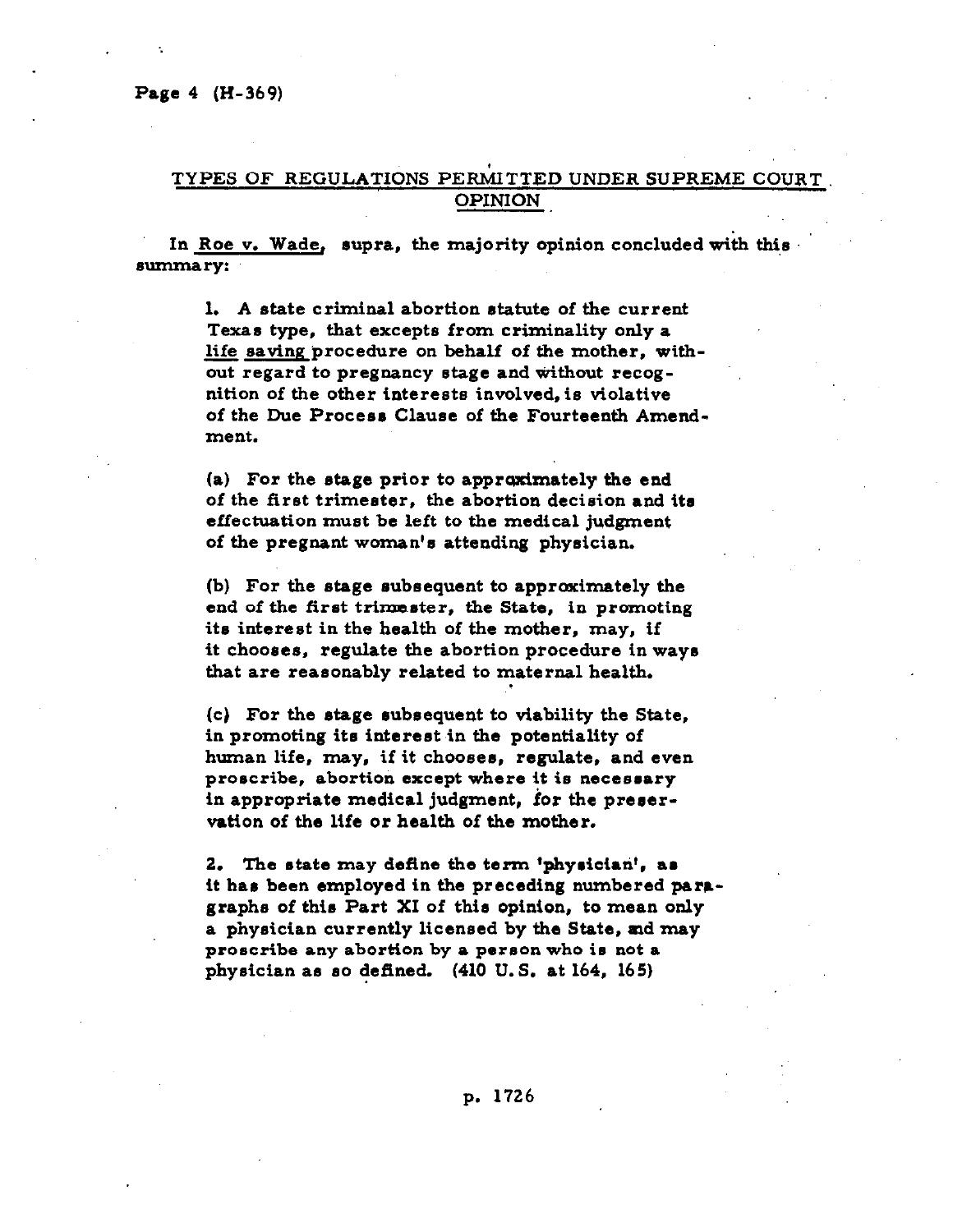**On the same day that Roe v. Wade was decided, the Supreme Court of the United States also decided Doe v. Bolton, supra, involving Georgia's**  statute regulating the performance of abortions. The main thrust of the **opinion in Doe v. Bolton is that a state may not impose upon abortion burdensome regulations bearing little relationship to the purposes of the act. Thus, in holding unconstitutional** *a requirement that* **abortions be performed only in hospitals accredited by the Joint Commission on Accreditation of, Hospitals, the.Court said: "It is a requirement that simply is not baaed on differences that.are reanonably related to the purposes of the Act in which it is found . . . . " (410 U.S. at 194)** 

The following discussion indicates what we believe to be some of the **restrictions which presently exist upon the performance of abortion or which may be imposed by proper statutory enactment.** 

#### **I. Requirement that AbortionBe Performed by a Licensed Physician**

**Justice Douglas, in his concurring opinion in Roe v. Wade, said:** 

**There is no doubt that the State may require abortions to be performed by qualified medical**  personnel. The legitimate objective of preserving **the mother's health clearly supports such laws, Their impact upon the woman's privacy i8 minimal..**  *(410* **U.S. at 216)** 

**Since Roe v. Wade and Doe v. Bolton, convictions have been upheld for the performance of abortions by persons not licensed to practice medicine. Mav v. State of Arkansas, 492 S. W. 2d 888 (Ark. 1973) ceit. denied, 414 U.S.**  1024 (1973); Spears v. State of Mississippi, 278 So. 2d 443 (Miss. 1973); **People v. Bricker, 208 N. W. 2d 172 (Mich. 1973); State v. Ingel, 308 A. 2d 223 (My.Spec.App. 1973); State v. Haren, 307 A. 2d 644 (N. J. Super. Ct., L. Div. 1973). See Justice Douglas'.comments on the denial** *of* **certiorari in Cheanev v. Indiana,410 U.S. 911 (1973).** *Compare,* **State of New Mexico v. Strance, 506 P. 2d 1217 (N. M. 1973); People v. Frey, 294 N. E. 2d 257 (Ill. 1973); State v. Hultgren, 204 N. W. 2d 197 (Minn. 1973).**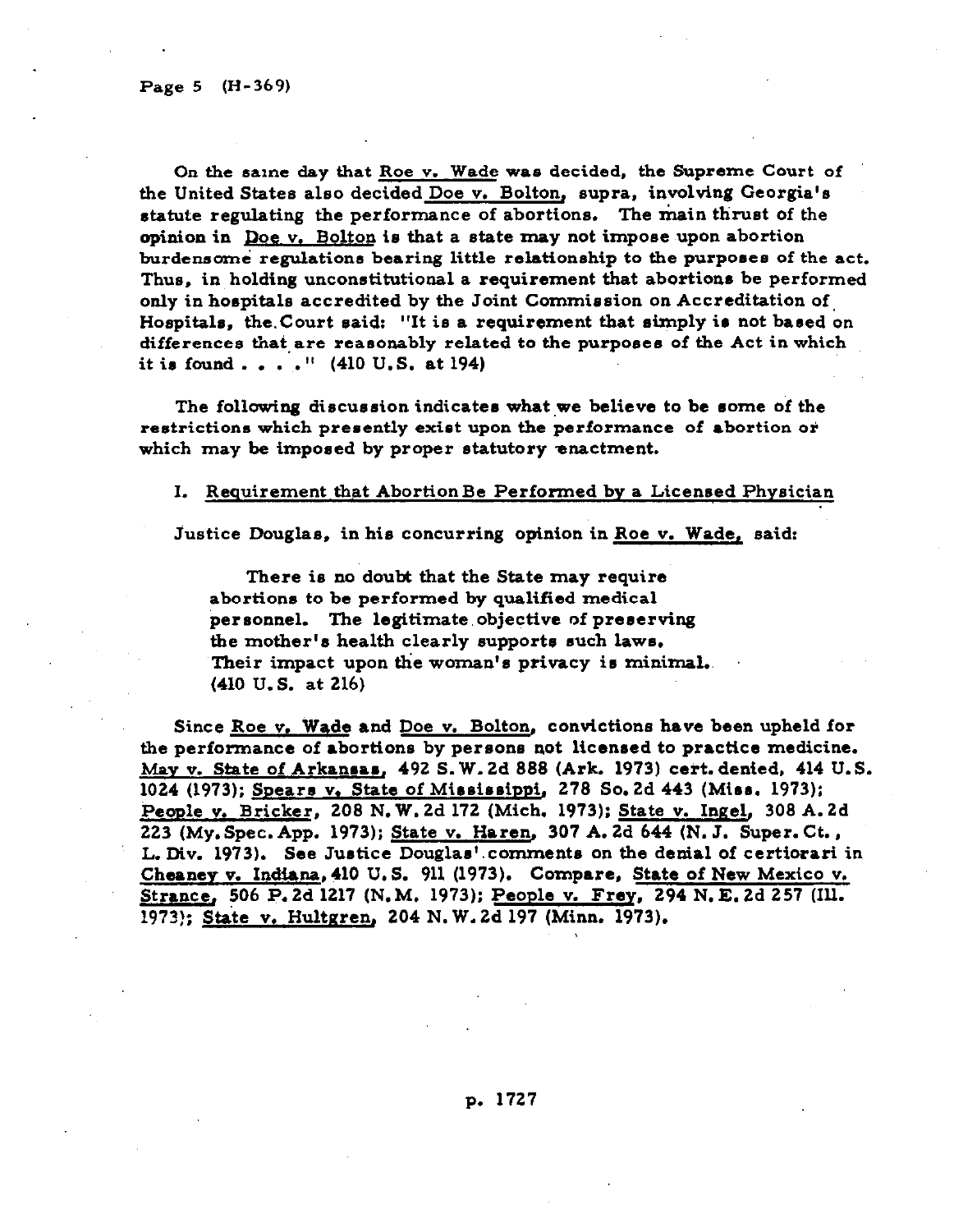**Page 6 (H-369)** 

**. . .** 

Article 4510, Vernon's Texas Civil Statutes, defines those who are . **regarded as practicing medicine within this state. Art. 4501a, V. T. C. S. defines 'practicing medicine" in a similar manner as follows:** 

**Any person shall be regarded as practicing medicine within the meaning of this Chapter:** 

**1. Who shall publicly profess to be a physician**  or surgeon and shall diagnose, treat or offer to **treat any disease or disorder, mental or physical,**  or any physical deformity or injury, by any system **or method, or to effect cures thereof.** 

**2. Who shall diagnose, treat or offer to treat any disekse or disorder, mental or physical, or any physical deformity or injury, by any system or**  method, or to effect cures thereof and charge therefor. **directly or indirectly, money or other compensation;** 

**Practicing medicine without a license is made a misdemeanor punishable by fine or imprisonment for not more than thirty days. Articles 4498.1 and' 4510b. V. T. C.S.** 

Although it has been held that in the delivery of a child a midwife is not engaged in the illegal practice of medicine as defined by Art. 4510a, formerly **Art. 714, V. T.P.C.[ Banti v. State, 289 S. W. 2d 244 (Tex. Cr. 1956). Attorney General Opinion WW-1278 (1962); compare Vlassis V. State, 286 S. W. 2d 93? (Tex. Cr., 1956); De Hay v. State, 254 S. W. 2d 513 (Tax. Cr. 1952)],we believe that the performance of an abortion presents a significantly different factual situation and would constitute a basis for prosecution under Articles 4498.1 and 4510b.** 

It is our opinion, therefore, that despite the rulings in Roe v, Wade and **Doe v. Bolton and the absence of any newly enacted statute to replace those**  declared unconstitutional, the lawful performance of an abortion, other **\* than one that is self-induced, presently is limited in Texas to those performed by persons properly licensed to practice medicine.** 

**p. 1728**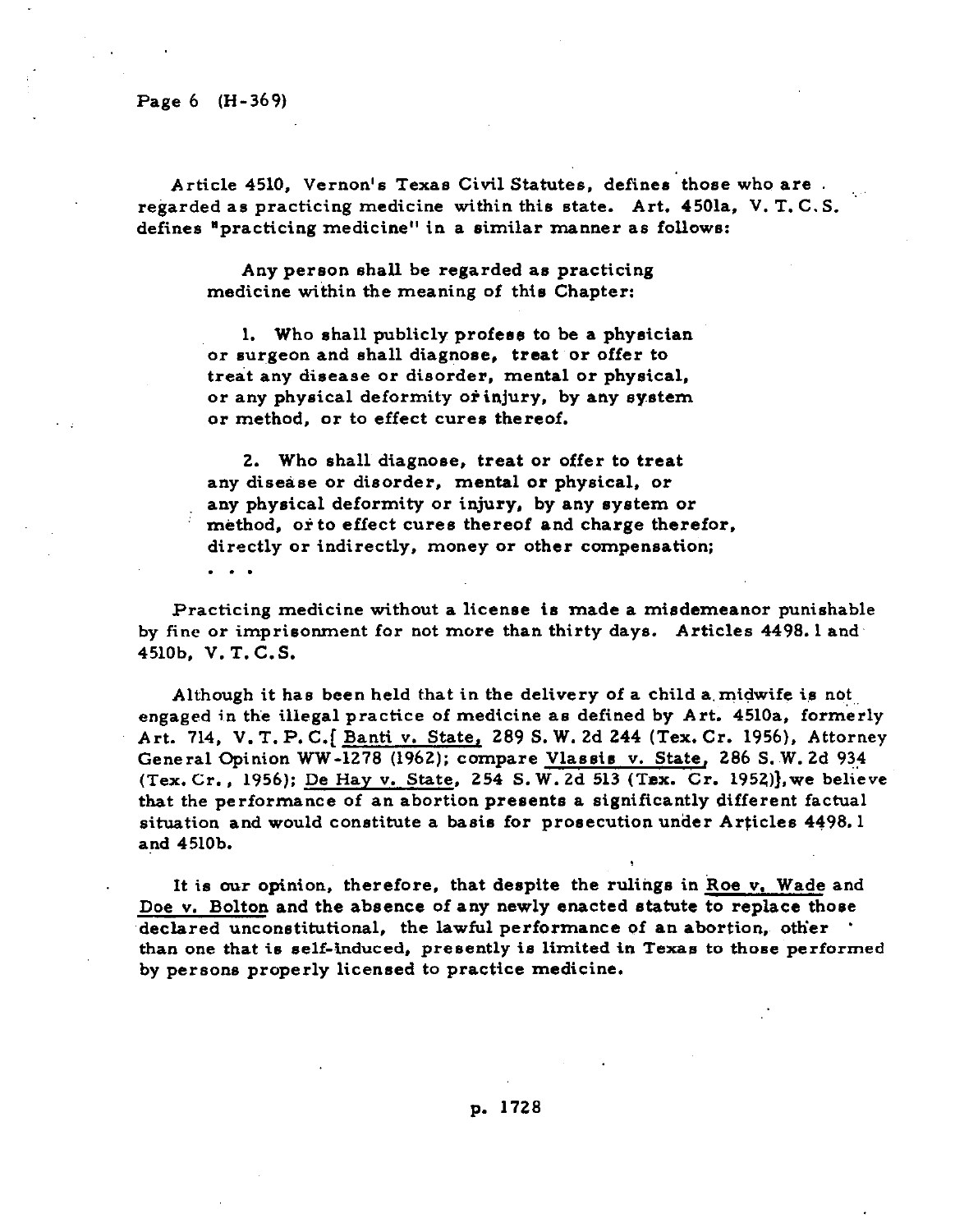### **II. Requirement that Abortion Be Performed in a Licensed Hospital**

**The Georgia statute under consideration in Doe v. Bolton, supra, :equired that abortions be performed in hospitals accredited by the Joint Commission on Accreditation of Hospitals.** 

**The Court held the requirement unconstitutional because there was no showing that only such a hospital might meet the legitimate interests of the State in asouring the quality of an abortion during the full term of. pregnancy. It said:** 

**:** 

**This is not to may that Georgia may not or should not, from and after the end of the first**  trimester, adopt standards for licensing all facilities where abortions may be performed so long as those standards are legitimately related to the objective the State seeks to accomplish. **. . . We feel compelled to agree with appellants**  that the State must show more than it has in order **to prove that only the full resources of a licensed hospital, rather than those of some other appropriately licensed institution, satisfy these health interests. . . . In so holding we naturally express no.opinion on the medical judgment involved in any particular case, that is, whether the patient's situation is such that an abortion should be performed in a hospital rather than in oome other facility. (410 U.S. at 194, 195)** 

**We interpret this language to mean that. to the extent** it **to shown that other no less dangerous procedures may be performed in other appropriate**  facilities not licensed as hospitals, so, too, during the first trimester, an **abortion may be performed in such appropriate facilities. Hardy v. Vuitch, 473 F. 2d 1370 (4th Cit. 1973). art. den., 414 U.S. 824 (1973). We further interpret the current case law to hold that the State may require all ouch**  facilities to meet certain reasonable standards and even be licensed so long as those requirements are not made applicable solely to those facilities in which abortions are performed. See Word v. Poelker, 42 U.S.L.W. **2448,(8th Cir. Feb. 20, 1974).** 

**p. 1729**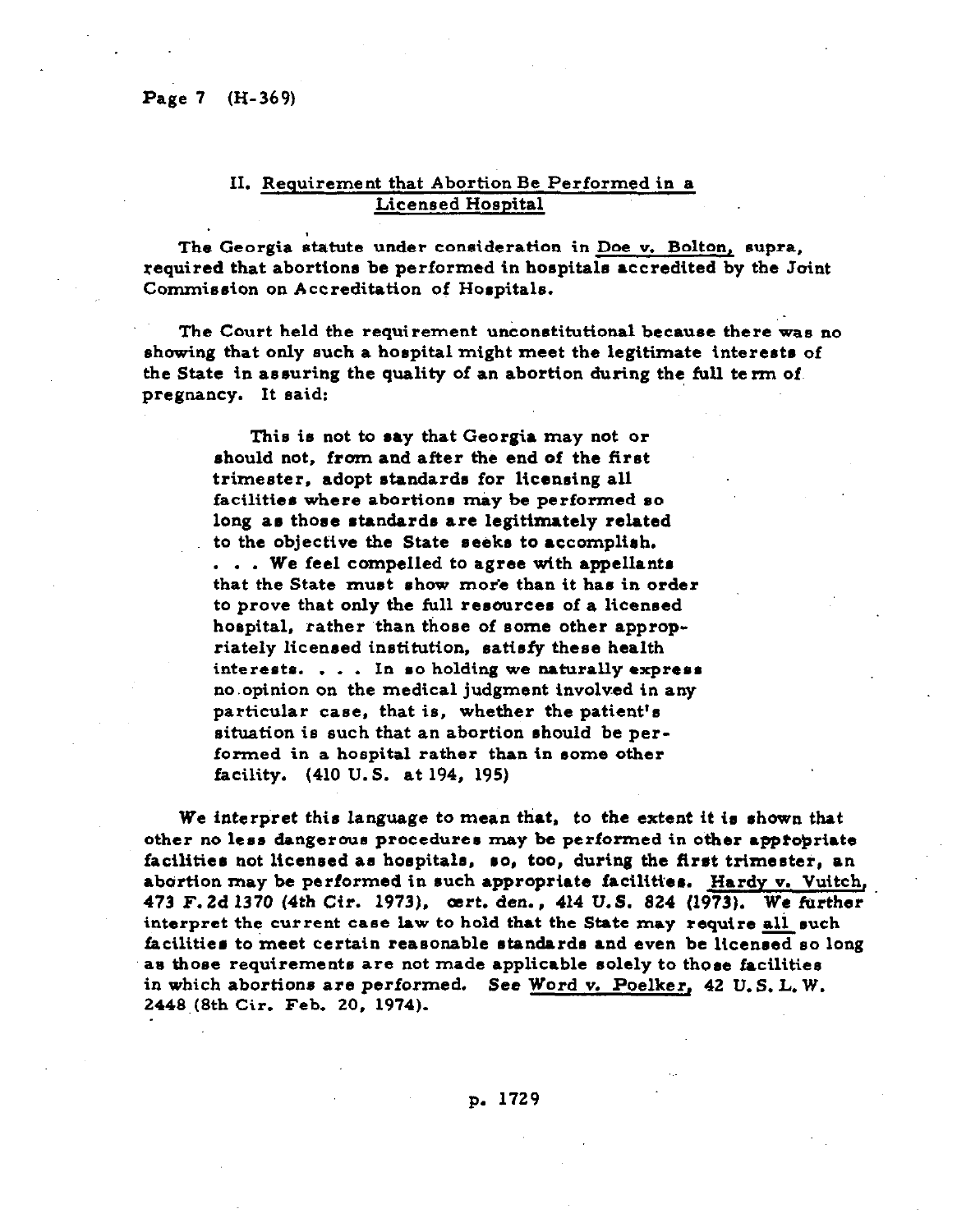**Texas does have a Texas Hospital Licensing Law (Article 4437f, V. T. C. S. ) which makes it a misdemeanor punishable by fine to establish or operate a hospital without a license, defining "hospital" in rather broad terms. We are of the opinion, therefore. that, while the State may not require an abortion to be performed solely in a licensed hospital during the first trimester, nevertheless, if it is performed in a facility which comes within the definition of "hospital"**  as contained in the Texas Hospital Licensing Law, the facility will be subject to the same regulation to which other hospitals are subjected. **It would appear then that further regulation in this area, insofar as the first trimester is concerned, will have to be by statute applicable to facilities generally and not just those performing abortions. Word v. Poelker, supra.** But see Friendship Medical Center v. Chicago **Board of Health, 367 F. Supp, 594 (N. D. Ill. 1973).** 

**After the** *first* **trimester? the State may adopt regulation8 aimed specifically at facilities in which abortions may be performed. The Court, in Doe v. Bolton, said:** 

> **This is not to say that Georgia** may **not or rhould not, from and after the end** *of* **the first trimester, adopt standards for licensing all**  facilities where abortions may be performed so **long as those standards** are **legitimately related to the objective the State seeks to accomplish. . . . (410 U.S. at 194, 195)**

### *Also* **see Word v. Poelker, supra.**

**In Roe v. Wade, referring to permissible state action after the first trimester, the Court listed as areas** *of* **permissible regulation the facility in which an abortion was to be performed, "that is, whether it must be a hospital or may be a clinic or some other place**  *of* **less-than-hospital status; as to the licensing** *of* **the facility; and the like. " (410 U.S. at 163).**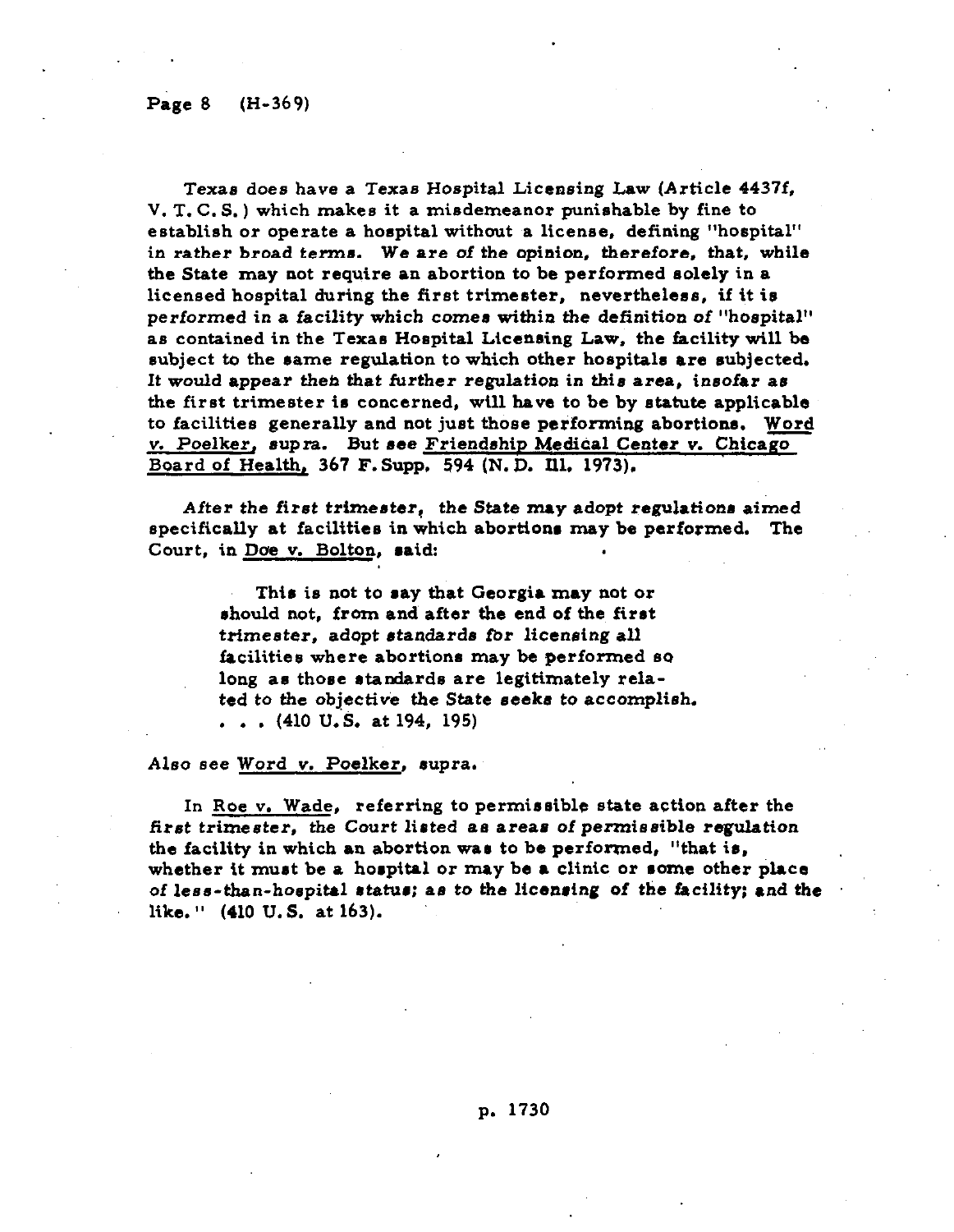### III. May Committee Approval Be Required

**The Georgia statute construed in Bolton required approval of the**  abortion in advance by a committee of the medical staff of the hospital in which it was to be performed. The Court'held that a woman has a **right to receive medical care in accordance with the judgmat of a**  licensed physician and the physician has a right to administer such **care unobetnxted by the imposition of euch overview.** 

# **IV. Whether Concurrence of Other Physician8 May Be Required**

The Georgia statute construed in **Bolton** required that the judgment of **the patient's physician be "reduced to writing and concurred in by** at **leaat two other physician8 duly licensed to practice medicine and surgery . . . "**  (410 U.S. at 203). This too, was held unconstitutional by the Court on the **groundi that the judgment of the attending phyeician that abortion wan**  necessary was sufficient. A similar requirement has been held unconsti**tutional a? discriminating against the poor. Doe v. Rampton, 366 F. Supp. 189 (D. Utah, 1973).** 

## **V. May a Hospital Refuse To Permit the Performance of an Abortion**

In Doe v. Bolton, the statute specifically provided that nothing in it should **require a hospital to admit** a **patient for the purpoeee of** an **abortion. Without dircuesing the constitutionality of that. etatute,** *the Supreme* **Court cited it as**  protection to the hospital rendering approval by a hospital committee unneces**sary.** 

The right of a hospital to deny use of its facilities for an abortion was **directly preeented in Doe v. Bellin Memorial Hoepital, 479 F. 2d 756 (7th**  Cir. 1973). The plaintiff's attending physician, who had determined that, in **hie medical judgment, the .abortion** wa8 **proper, wae a member of the** staff of the hospital. However, the hospital had rules strictly limiting the circumstances under which an abortion might be performed, not including the **circumetancee of this cane.**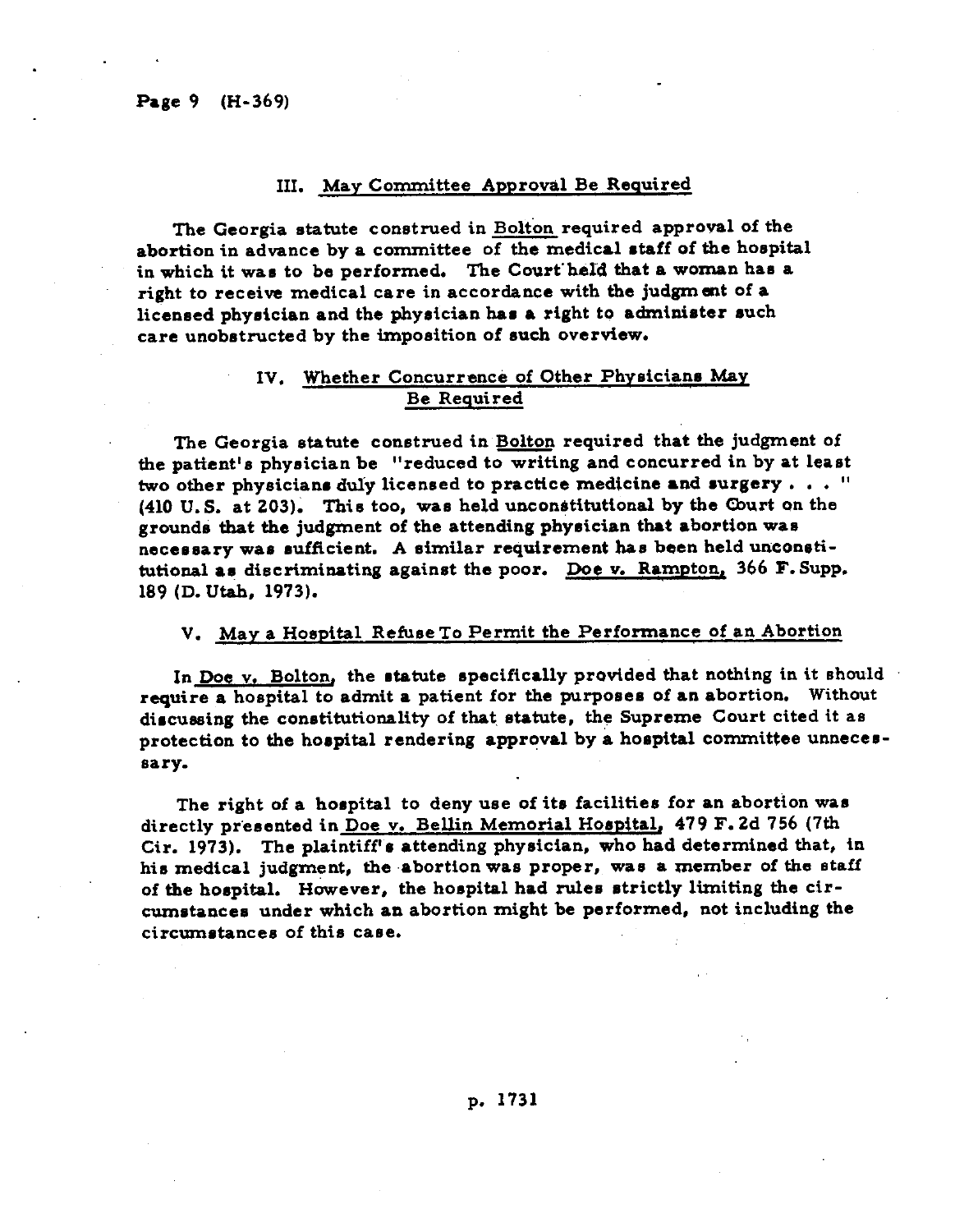**The hospital was regulated by the state and had received Federal funde. Citing Roe v. Wade and Doe v. Bolton, the court. said:** 

**The rationale of those cases is, however, inapplicable to private institutions. There is no**  constitutional objection to the decision by a purely **private hospital that it will not permit its facilitier to be used for the performance of abortions. We**  think it is also clear that if a state is completely **neutral on the question whether private hospitals ahall perform abortions. the rtate may expressly authorize such hoapitale to anewer that question for' themselves. (479 F. 2d at 759-760).** 

**The court found nothing in the receipt by the horpital of Federal funds**  to require any different conclusion. The Congress of the United States in June of 1973 adopted an amendment to the Developmental Services and Facilities Construction Act (42 U.S.C., Sec. 300a-7) to provide that **receipt of federal funds does not authorize a court or other person to require individuals or hospitals to perform abortiona.** 

**In Allen v. Sisters of St. Josephs, 361 F.Supp. 1212 (N.D. Tex., 1973),**  the court held that a private hospital receiving Hill-Burton and welfare funds was not acting under color of law and was not required to perform **sterilizatione or abortions by 42 U.S. C., Sec. 1983. Since this case was**  subsequent to Roe v. Wade, it impliedly indicates that there was no state action involved; therefore the hospital was under no constitutional com**pulsion to provide the requested services,** 

Hathaway v. Worchester City Hospital, 475 F. 2d 701 (lst Cir., 1973) **involved** a **decision** an **to whether** or **not the hospital could be compelled to**  allow its facilities to be used for the performance of a sterilization. However, we believe its rationale and reasoning is equally applicable to the performance of an abortion. The hospital was a municipal hospital established under state law for the purpose of short term' hospitalization.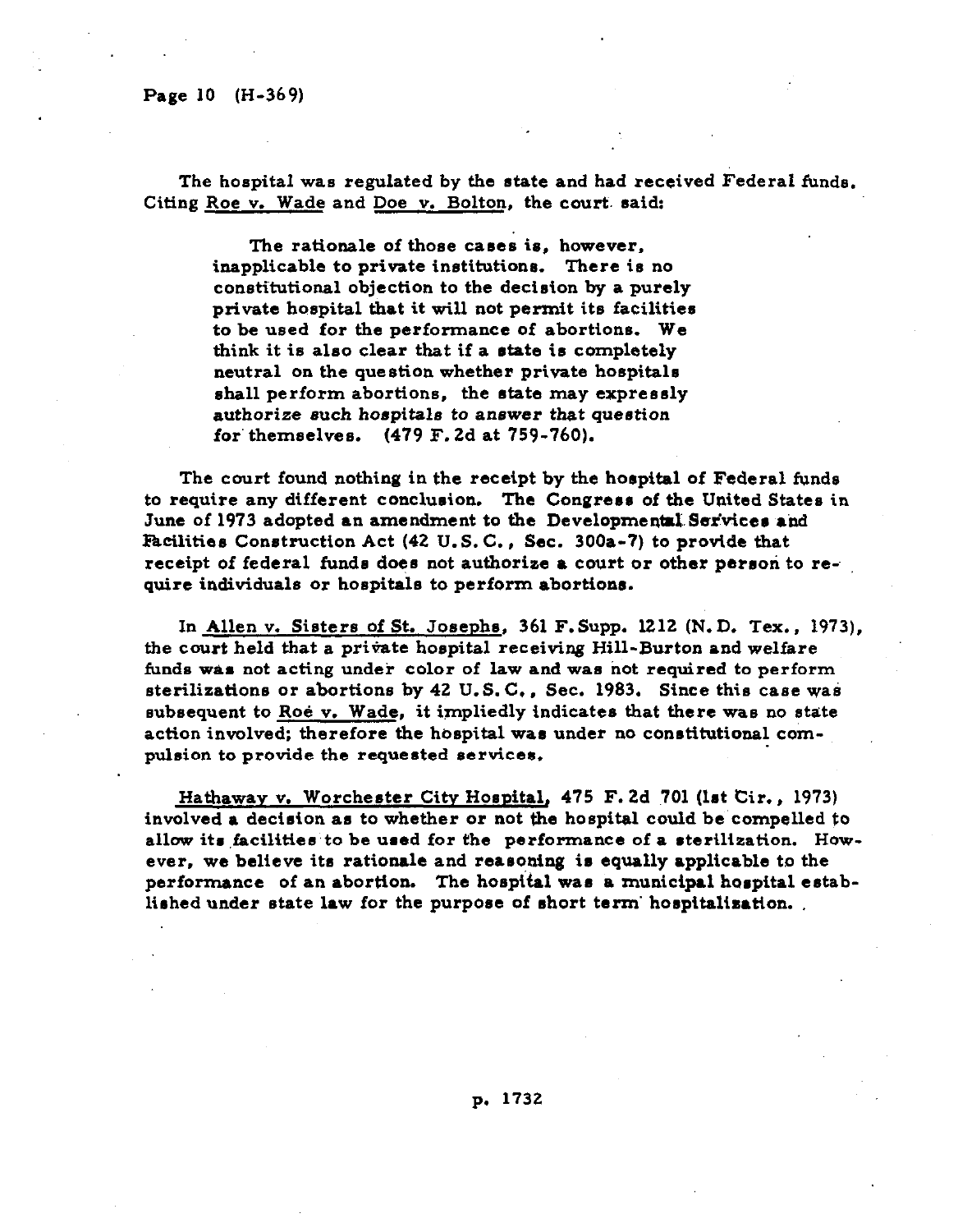. .

**The court there stated:** 

**.** . . [I]t seems clear, after Roe and Doe, that **a fundamental intereet ie involved, requiring a compelling rationale to justify permitting eome hospital surgical procedures and banning another involving no greater risk or demand on staff and facilities. While Roe and Doe dealt with a woman'8 decision whether or not to terminate a particular pregnancy, a decision to terminate the possibility of any future pregnancy would seem to embrace**  all of the factors deemed important by the Court **in Roe in finding a fundamental interest, 410 U.S. at 155, 93 S. Ct. 705, but in magnified form, particularly so in thie caee given the demonstrated danger to appellant's life and the eight existing children. (475 F. 2d at 705)** 

The Court held that in the absence of outright prohiBition of other **surgical procedures of equal risk the hoepltal's unique ban on sterilization violated the Equal Protection Clauee of the Fourteenth Amendment,** 

**The Court was careful to say that it wae not requiring maintenance of the hospital or retention of it8 present eiae, staff, 'or facilities'. IThe hospital was not required to perform all kinds of surgical procedures. It however was constitutionally required to afford the same treatment and medical care to pereons undergoing medically indistinguishable surgical procedures. The epecific question of abortions in public hos- '**  pitals was considered in Nyberg v. City of Virginia, 361 F. Supp. 932 (D. Minn. 1973), wherein the court, following Hathaway, supra, held that the hospital could not prohibit a physician on its staff from using the **hoepital'e focilitiee for the performance of abortiona. In addition, a statute giving all hoepitale permission'to refuee. to perform abortions has been held unconetitutional by a three judge court. Doe v. Rampton, eupra.** 

**The available authoritiee then hold that private hoepitale' may decline to permit the performance of abortions within their facilities, but that public horpitale may only prohibit performsnce of abortions if other similar procedures** *are* **likewiee prohibited, that is to say abortions may not be singled out. On the** other **hand, if the hospital specializes in one**  type of treatment only then it may refuse to perform abortions.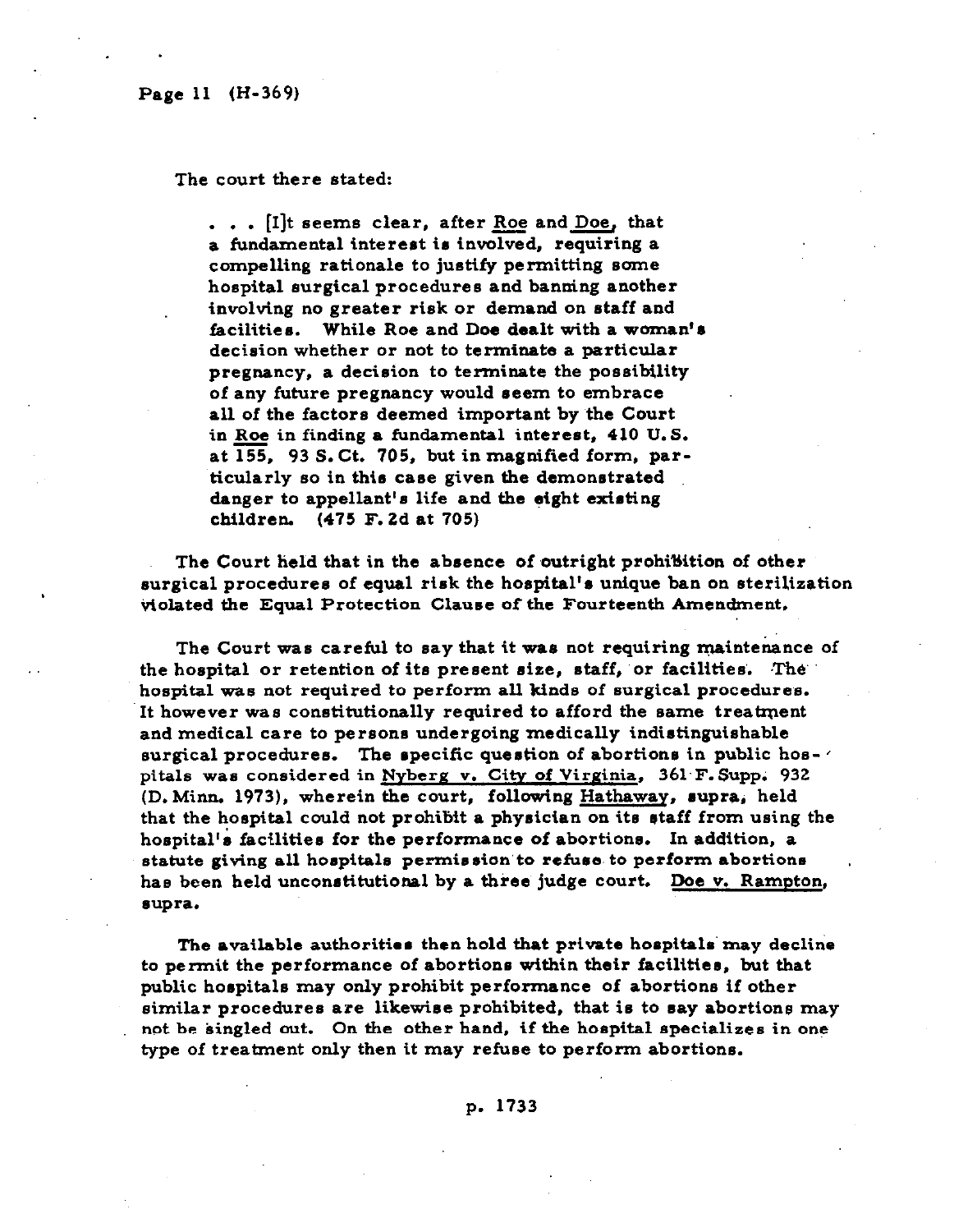.

# **VI. May a Physician Refuse ToPerform an Abortion**

### **In Doe v. Bolton, the Court said:**

**. . . [A] physician or any other employee has the right to refrain, for moral or religious reasons from participating in the abortion procedure . . . (410 U.S. at 197, 198)** 

**In Texas the relationship of a physician and his patient is contractual and wholly voluntary. A physician is under no legal obligation to practice his profession or to render services to any particular perron. Childs v. Weie. 440 S. W. 2d 104 (Tex. Civ.App., Dallas, 1969, no writ).** 

**It has been held further that a physician practicing in a public hospital nevertheless retains his identity and cannot permit the institution free use of his services as if he were an employee. Attorney General Opinion M-912 (1971); Attorney General Opinion WW-278 (1957).** 

### **VII. Rights, if any. of** Father **of the Child and Parents of a Pregnant Minor**

In a footnote to its principle opinion in Roe v. Wade (410 U.S. at 165) **the Supreme Court states:** 

> **Neither in this opinion nor in Doe v. Bolton . . . do~we discuss the father's rights, if any exist in the conetitutimal context, in the abortion decision. No paternal right has been asserted in either of the** cases, and the Texas and the Georgia statutes on their face **take no cogniaance of the father.** We **are** aware **that some statutes recogniee the father under certain circumstances . . . We need not now decide whether provisions of this hind are constitutional.**

In at least four post **Roe** decisions the question has been considered. In **Doe v. Bellin Memorial Hospital, supra, it was urged that the case should not be decided because of the failure of the plaintiffs to join the putative father as a party. The court held he was not a necessary party stating that.**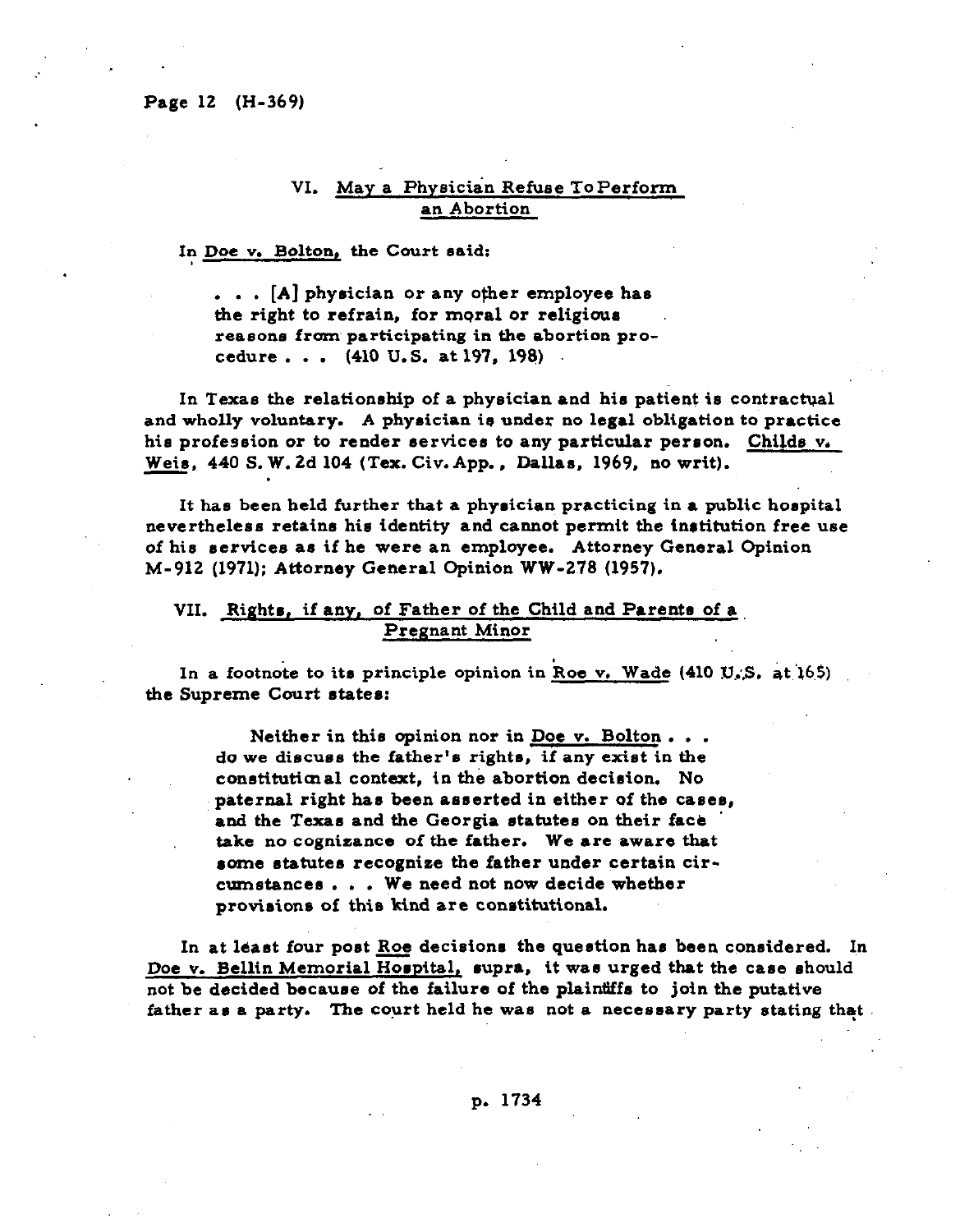### **Page 13 (H-369)**

. .

**it could find nothing in prior decisions of the Supreme Court to suggest that the right of the woman to make the abortion decision was conditioned on the consent of the putative father.** 

**Similarly, in Jones v. Smith, 278 So. 2d 339 (Fla. App., 1973). cert. denied, 94 S. Ct. 1486 (1974),: it was the putative father who brought the**  action to restrain the mother of his unborn child from obtaining an **abortion. The court held that the decision to terminate a pregnancy was a personal decision to be made by the mother and her attending physician and that the putative father had no part in it.** 

**Statutes which required permission of the father and of the parents of a pregnant minor have been held unconstitutional by two three judge courts,**  in <u>Doe v. Rampton</u>, supra, and Coe v. Gerstein, 42 U.S.L.W. 3662 (S.D. **Fla. August 14, 1973), as impermissible restrictions upon the mother's right of privacy as exercised in her decision concerning an abortion.** 

**In the absence of further Supreme Court pronouncement it is impossible to state categorically that legislation giving the putative father a guaranteed voice in the abortion decision would be unconstitutional but it is clear from the available authorities that such legislation would be subject to** severe **constitutional question.** 

### **PROPOSED LEGISLATION \***

Sponsors of proposed legislation in the next regular session of the Legislature should be guided by the principles discussed herein, together **wttb such additional case authority as becomes available hereafter. We recogniae that the United States Supreme Court has not dealt with all of the possible legal questions which can arise from specific legislative**  proposals. Further, we know that in all probability, in the not to distant **future, there will be additional legal guidance available to us dealing with some of the areas in which legislative interest has been expressed.**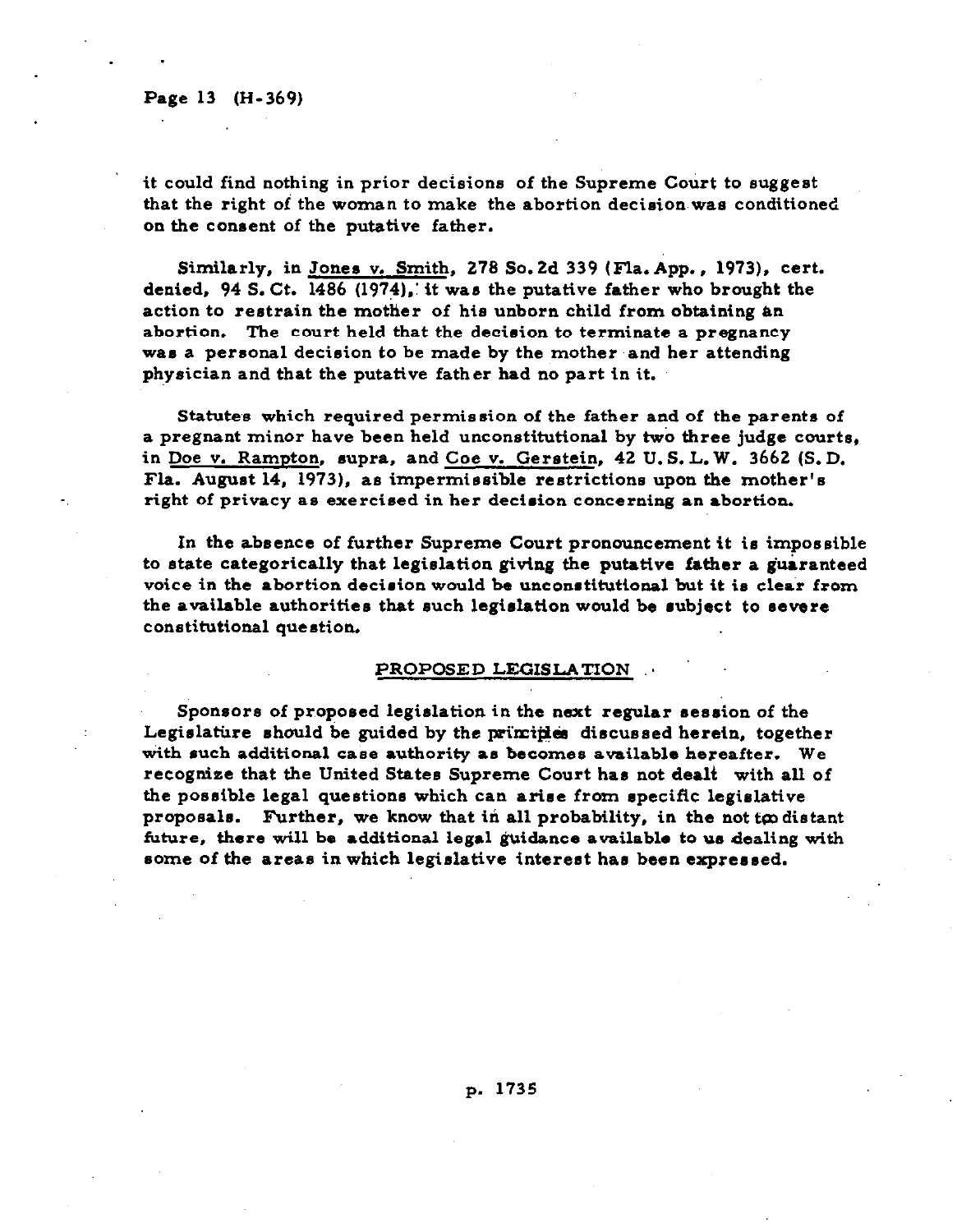:

**Therefore, we have considered it to be the better course of action for this office to issue letters advisory dealing with 'specific legislative proposals in the abortion areas at a time following the convening of the 64th Legislature. Meanwhile, copies of this opinion are being forwarded to Honorable 0. H. "Ike" Harris and Honorable Bob Hendricks, Chairman, respectively, of the Senate Committee on Jurirprudence and the House Committee on Criminal Jurisprudence. for their general guidance in connection with the drafting of** any **proposed legislation by their respective committees or their members.** 

### **SUMMARY**

1. Articles 1191, 1192, 1193, 1194 and 1196, Texas **Penal Code, have been held unconstitutional and are no longer of any effect. Article 1195 is still a valid statute but** applies **only to those eituatione in which**  the victim is in the **process** of **being** born. There**fore, there are now no laws in this State regulating abortion,** *per se.* 

**2. During the first trimester of a woman's pregnancy the decision of whether or not an abortion. is to be performed is a decision to be made by the pregnant woman and her physician. Existing statutes concerning the practice of medicine limit to liceared physicians those who may perform an abortion. To the extent that, even during the first trimester, an abortion is performed in an institution qualifying as a hospital under the Texas Hospital Licensing Act, .the state may regulate its facilities and eervicee. The state may require any facilities ured during such period to meet reasonable standards and be licensed so long as such requirements** *are* **not made applicable solely to those facilities where abortions are performed.**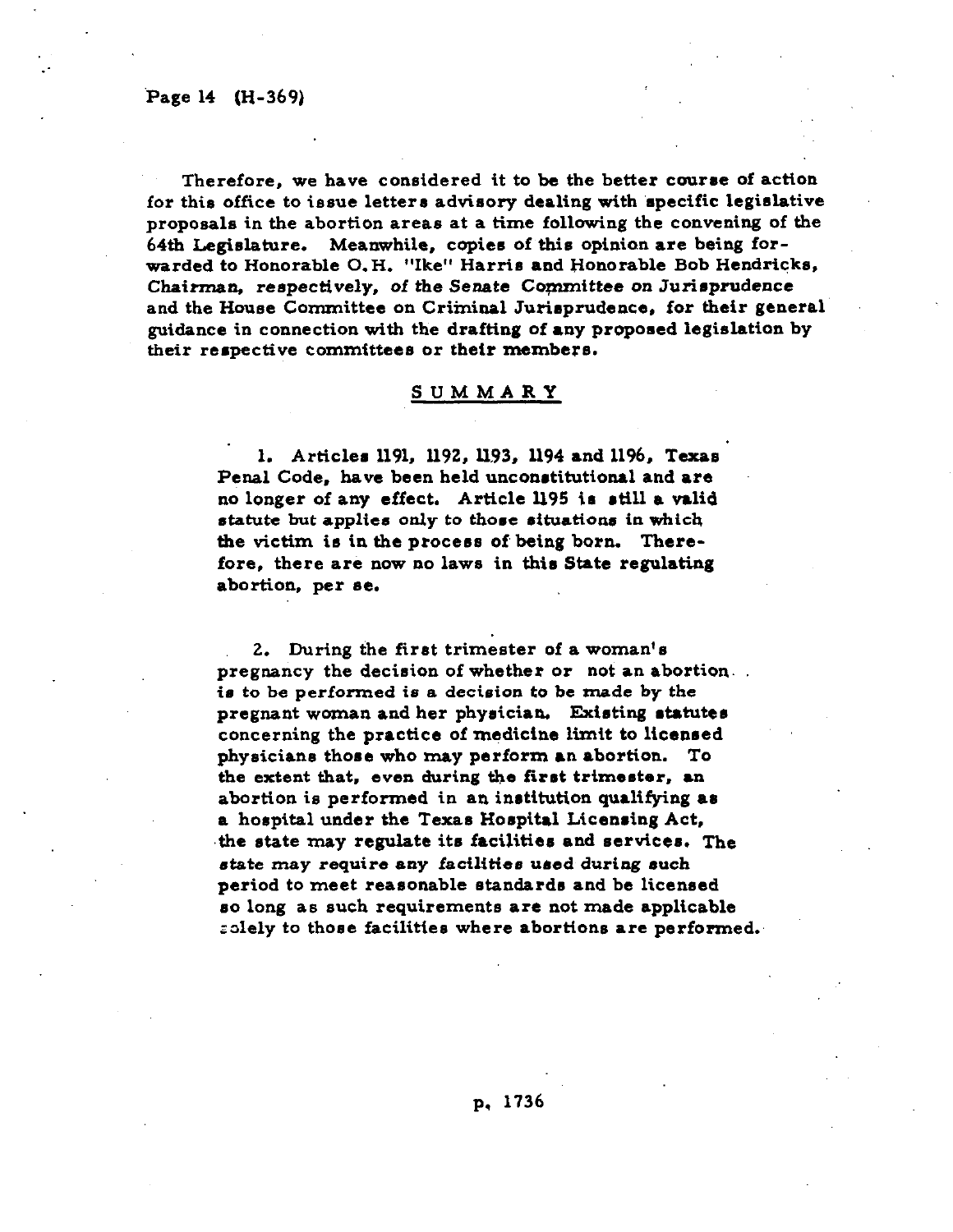**3. During the e'ecdnd and third trimester of the woman's pregnancy the State may regulate the abortion procedure and, during the third trimester, proscribe**  abortion except where it is necessary for the preser**vation of the life or the heqlth of the mother. The State may adopt laws regulating those who may perform abortions and the places where they may be performed**  during the second and third trimesters.

**4. Private physicians may refuse to perform abortion. Private hospitals may refuse to make their**  facilities available for the performance of abortions, but **the state may not** restrict **abortlone by makipg**  public hospital facilities unavailable.

**5. Proposed legislation must conform to the guidelines pronounced by the United Stater Supreme Court ia Roe v. Wade and related cares.** 

**Very truly your&, ,**  Hée

**OHN L. HILL General of Texas** 

**APPROVED:**  $T_{\rm A}$ First istant

**DAVID M. KENDALL, Chairman Opinion Committee**